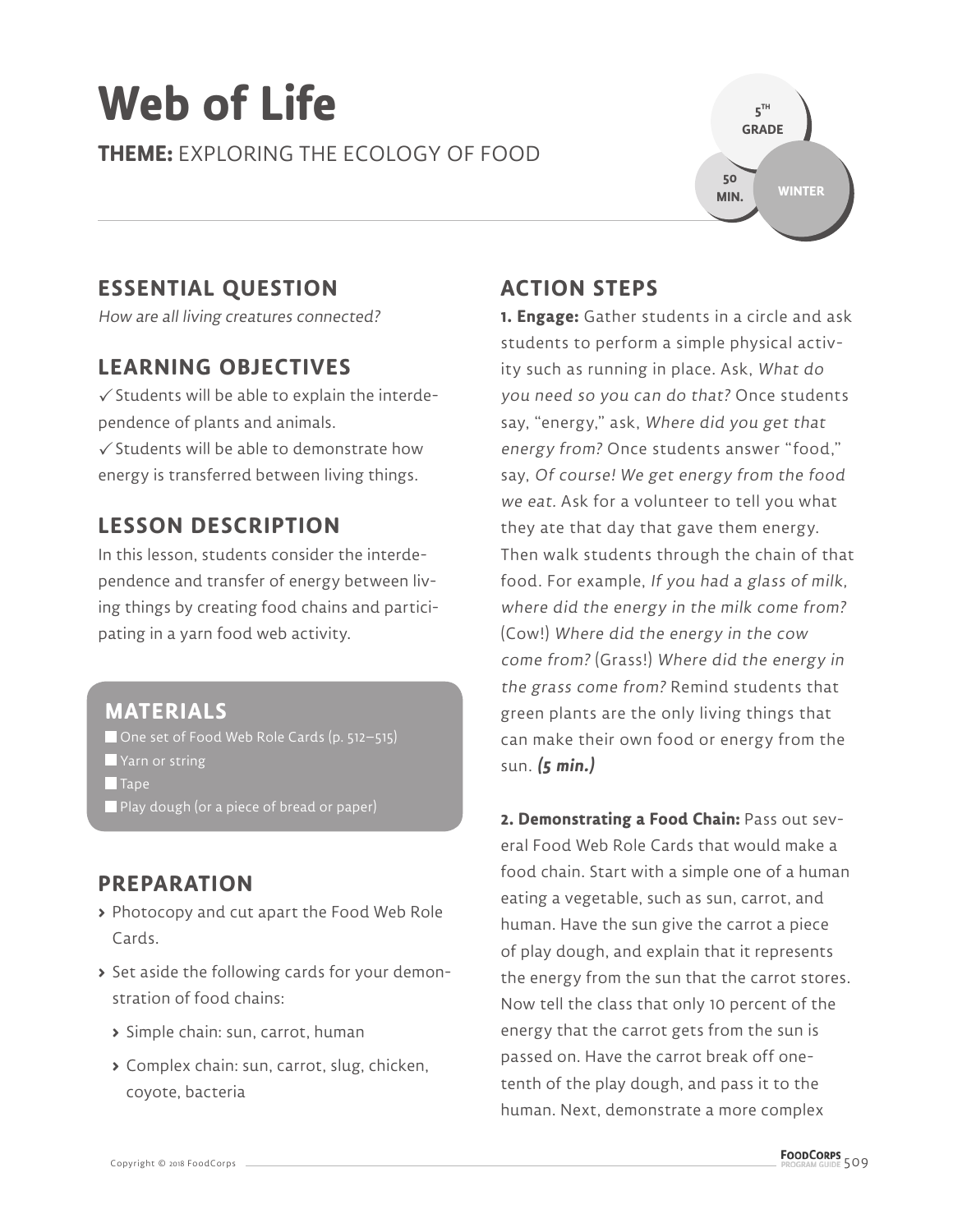food chain, for example, the sun, carrot, slug, chicken, coyote, and bacteria. Have those students stand up and order themselves with the class's help. Check for understanding by asking students how they know. Again, have the sun pass a big hunk of play dough to the corn, but this time the corn passes 10 percent to the slug, and the slug passes 10 percent of that to the chicken, and so on, so that just a teeny speck is being passed. **(10 min.)**

**3. Explain the Activity:** Explain, We just created a food chain, but now we're going to create a food web to see the interdependence of many plants and animals on one another and how the sun's energy gets passed. Interdependence means how different plants and animals depend on one another. Pass out the rest of the Food Web Role Cards and tape, and have students affix their role card prominently to their shirts. **(5 min.)**

#### **4. Identifying Producers, Consumers, and**

**Decomposers:** Have students stand in a circle, and to ensure that students understand their role and place in the food chain, go through a few rounds of identifying the various groups represented. Say, If you can make food from sunlight, take two steps forward. You're the plants, or producers! If you are an animal that eats plants and/or animals, take two steps forward. You're consumers! If you help break down dead plants and animals, take two steps forward. You're decomposers! Do several rounds, and have students help each other figure out if anyone should have stepped forward who didn't. **(5 min.)**

**5. Making a Yarn Food Web:** Have the sun stand in the middle of the circle with the ball

of yarn. Explain, The sun must pass its energy to someone who can receive it, and then that person must pass the yarn to someone who can receive it. In other words, you pass the ball to someone who can eat you! So, if the ball gets passed to you, hold a piece and then pass the ball to someone who you can give your energy to. Keep the chain going as long as you can, and then cut the yarn, and pass it back to the sun to start a new chain. Keep going until all students are holding at least one piece of yarn. **(15 min.)**

**6. Discussing:** Ask students to think of scenarios that would affect the food web (e.g., a drought or deforestation). Discuss these hypothetical scenarios, and have students tug on the string if they would be directly affected. Ask who felt the tug, and then have those students tug on the string. Try it out with some positive scenarios too, such as a farmer feeding compost to the plants to make them healthier. Discuss how an event that affects one living creature in the food web eventually affects other living creatures that rely on it. **(5 min.)**

#### **REFLECTION**

Have students discuss the following questions in small groups, then share with the class: **(5 min.)**

- Why is it important to have a diverse food web with many different plants and animals in it?
- How did the yarn food web activity affect your thinking about plants and animals around you?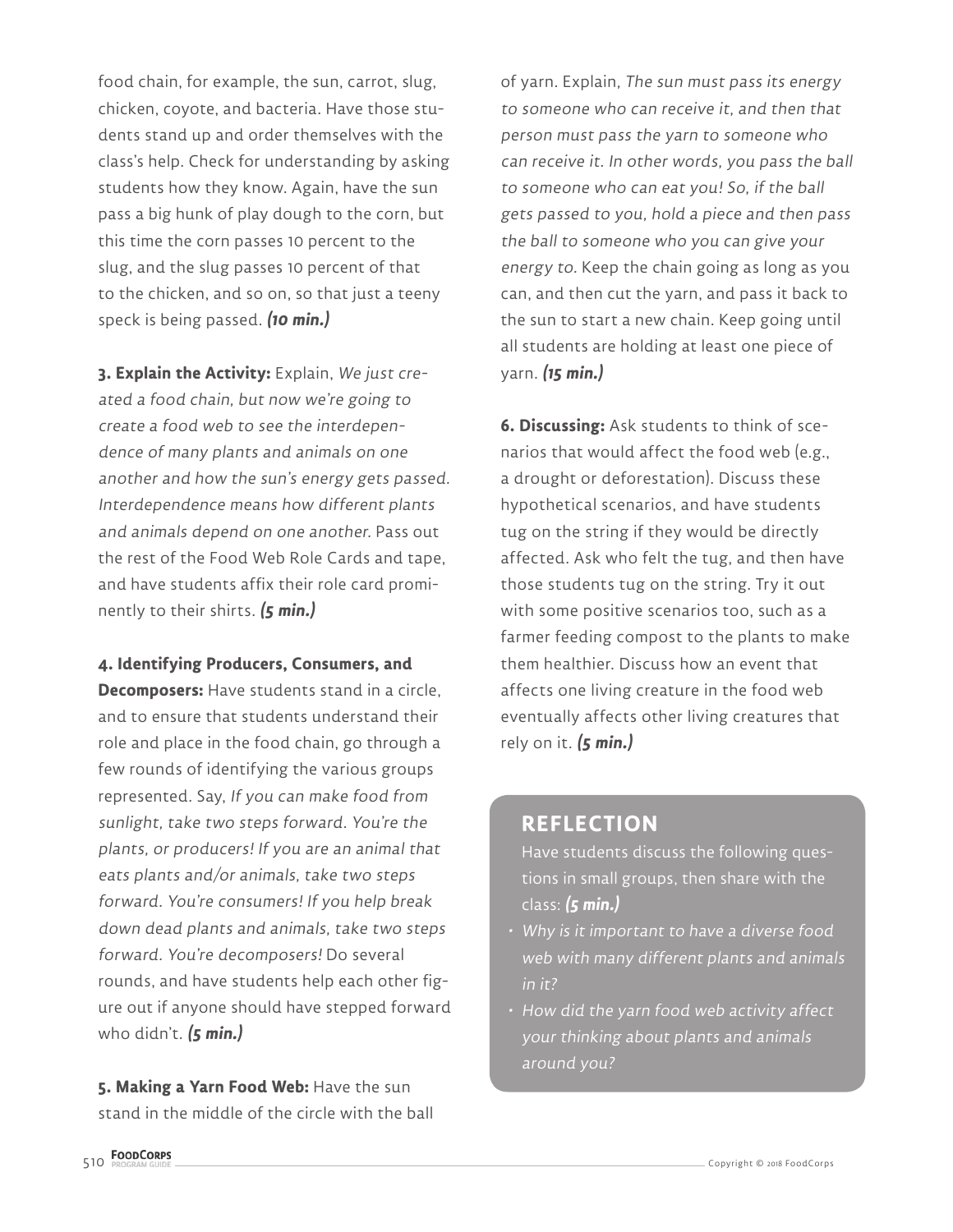### **ADAPTATIONS**

**Garden Setting:** Have students bring out clipboards and paper, and make a list of every living thing they observe in the school garden, from insects, to plants, to birds flying overhead and squirrels in the trees. Then have students make role cards for these creatures, and create a yarn food web for the garden.

### **ACADEMIC CONNECTIONS**

Next Generation Science Standards, Life Science Disciplinary Core Idea

#### **NGSS 5-PS3-1.**

Use models to describe that energy in animals' food (used for body repair, growth, motion, and to maintain body warmth) was once energy from the sun.

#### **NGSS 5-LS2-1.**

Develop a model to describe the movement of matter among plants, animals, decomposers, and the environment.





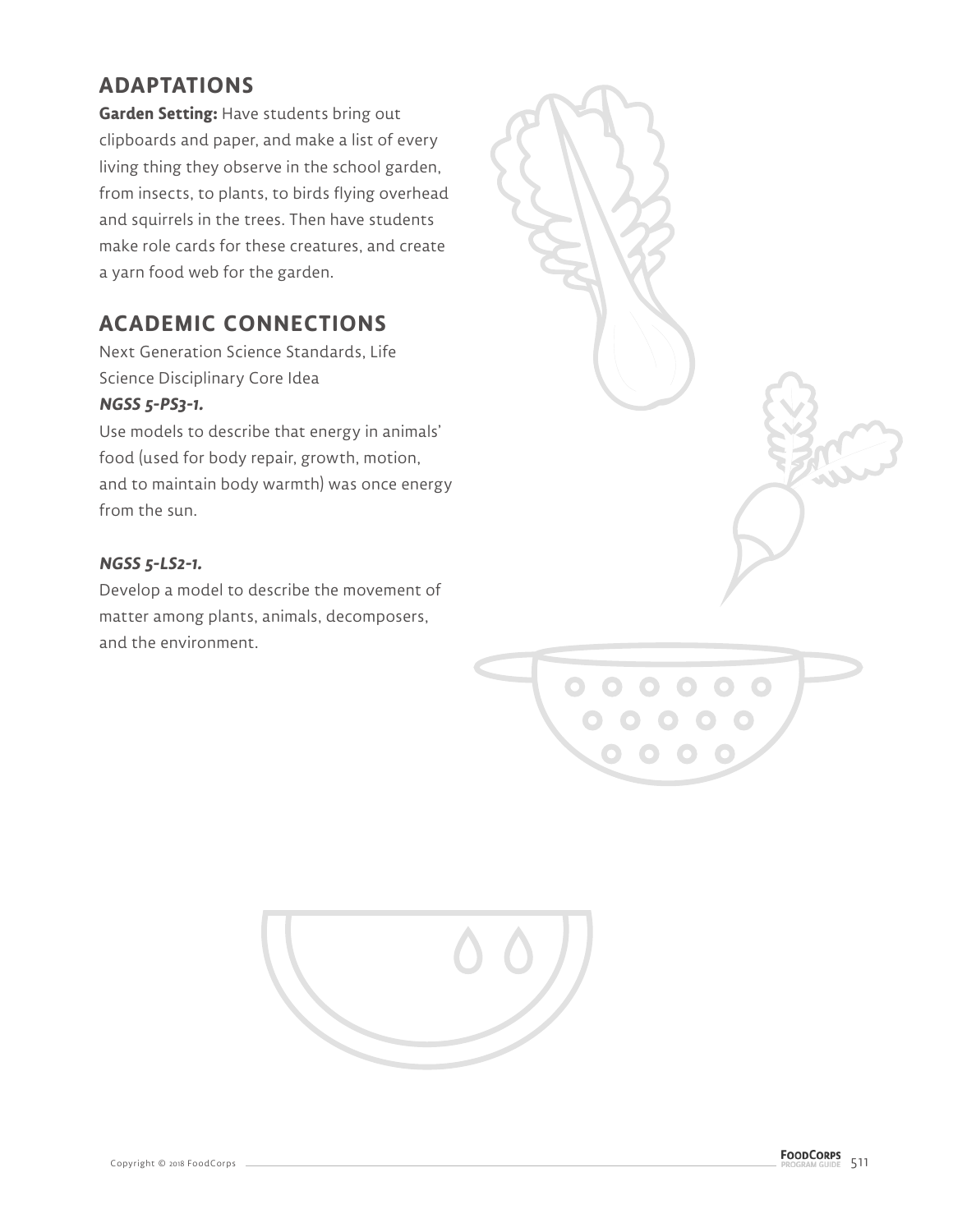













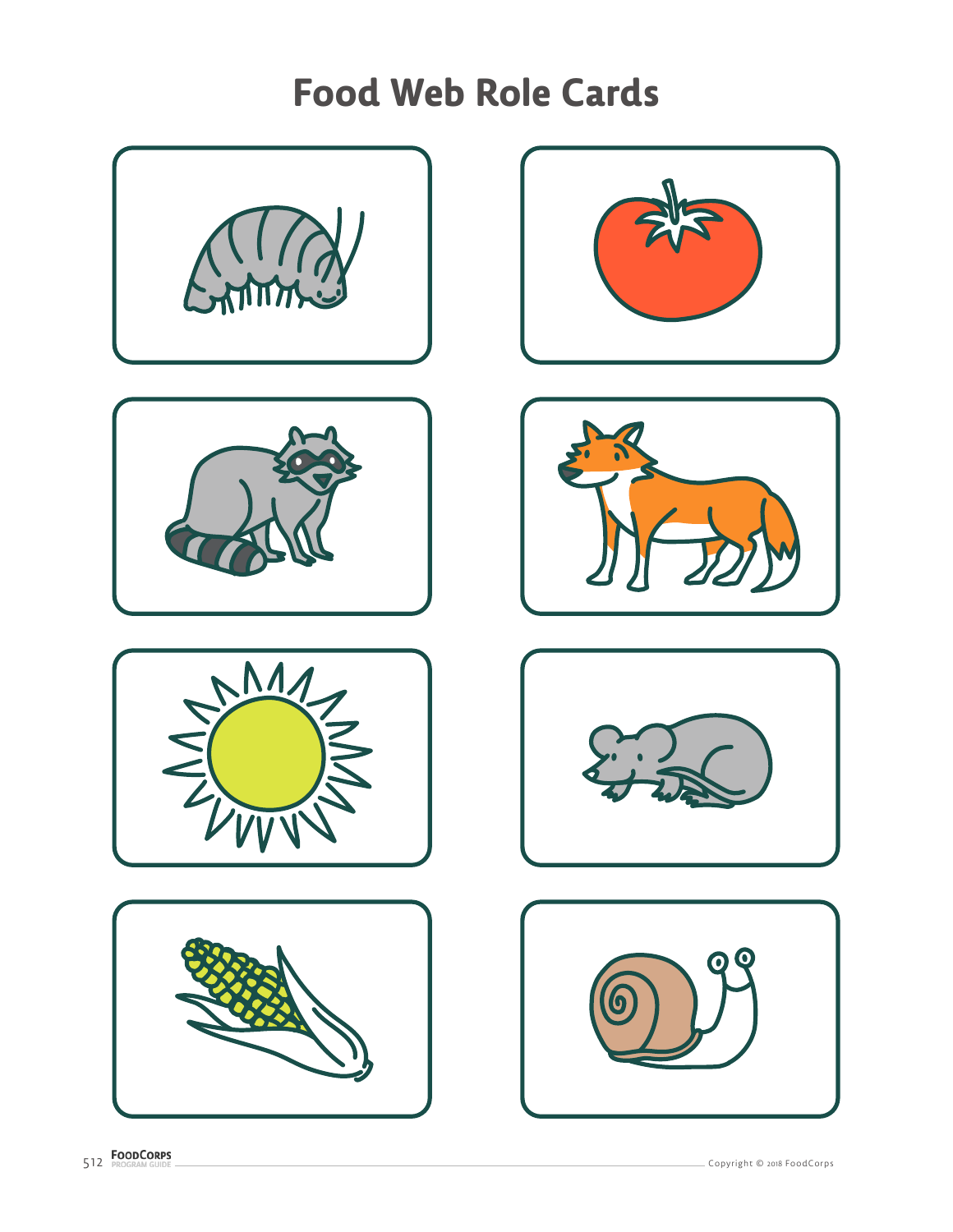













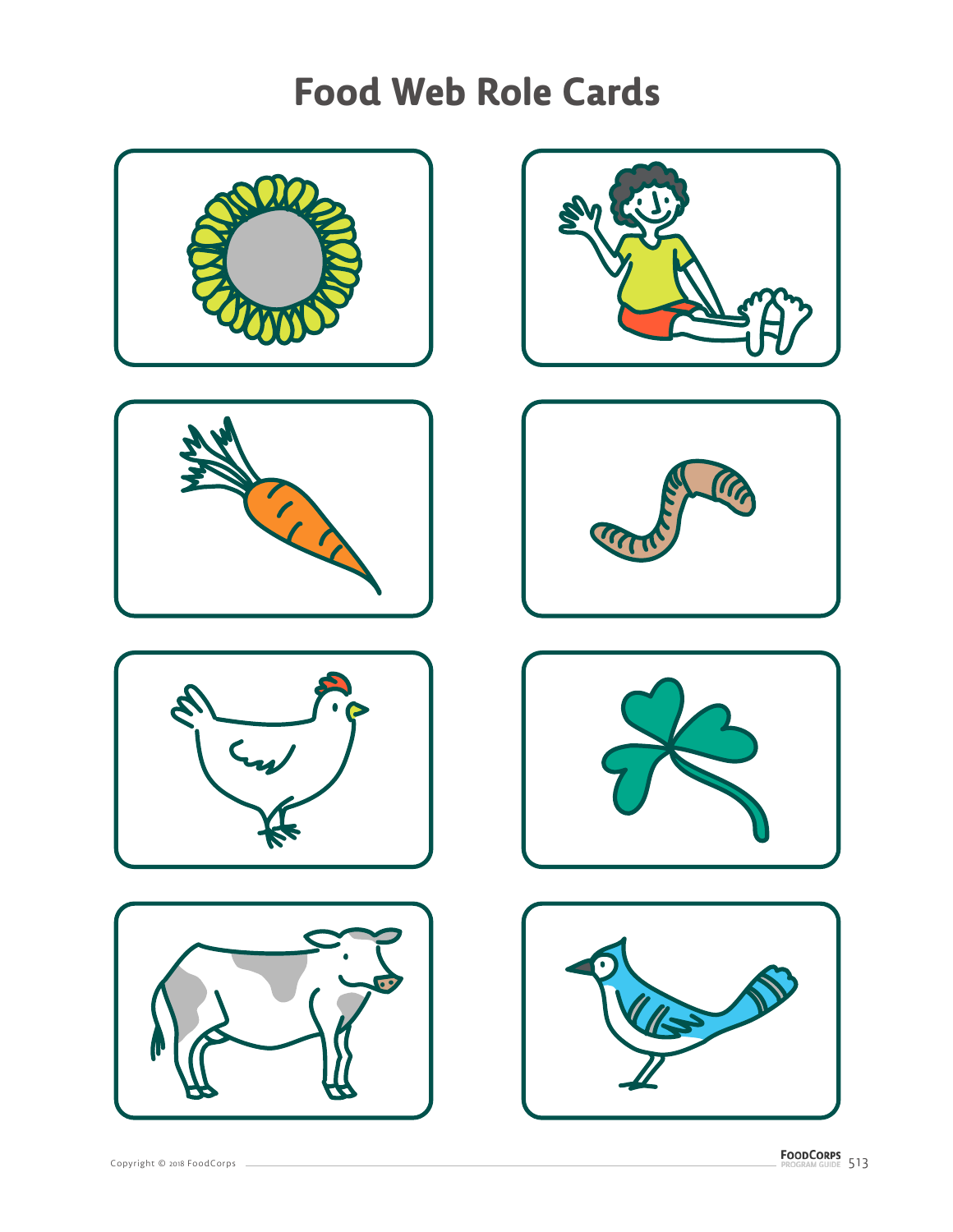